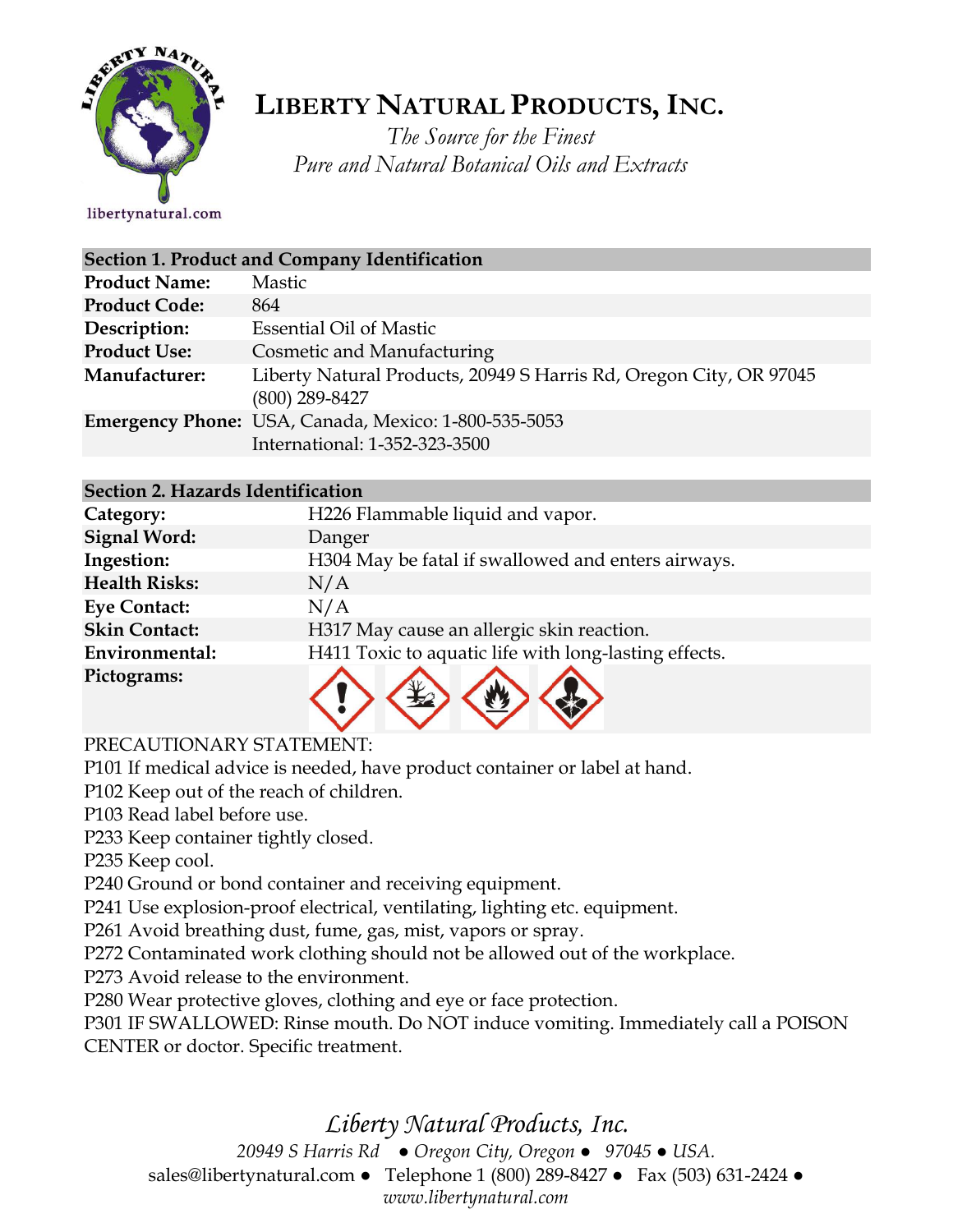P303 IF ON SKIN (or hair): Remove immediately all contaminated clothing. Wash skin with water.

P333 If skin irritation or rash occurs: Get medical advice.

P363 Wash and/or decontaminate removed clothing before reuse.

P378 Use for extinction: All extinguishing media can be used.

P391 Collect spillage.

P405 Store locked up.

P501 Dispose of this material and its container to hazardous or special waste collection point, in accordance with local, regional, national and/or international regulation.

#### **Section 3. Composition and Information on Ingredients**

| <b>Chemical Name:</b>      | Pistacia Lentiscus |
|----------------------------|--------------------|
| <b>Physical State:</b>     | Liquid.            |
| $CAS$ #:                   | 61789-92-2         |
| Impurities:                | None.              |
| <b>Trade Secret Claim:</b> | None.              |

| <b>Section 4. First Aid Measures</b> |                                                                                                                   |
|--------------------------------------|-------------------------------------------------------------------------------------------------------------------|
| Eyes:                                | Rinse immediately with plenty of water. Obtain medical<br>attention if pain, blinking, tears or redness persists. |
| <b>Skin Contact:</b>                 | Wash skin with mild soap and water. Obtain medical<br>attention if irritation persists.                           |
| Inhalation:                          | Provide fresh air. Allow victim to rest. Inhalation of vapor<br>can cause breathing difficulties                  |
| <b>Ingestion in excess:</b>          | Rinse mouth. Do not try to induce vomiting. Rinse mouth.<br>Consult a doctor.                                     |
| <b>Emergency Care:</b>               | Contact local emergency provider. For non-emergency,<br>contact primary care provider.                            |
| PPE:                                 | Gloves, lab coat or uniform, safety glasses, eyewash, safety<br>shower.                                           |
|                                      |                                                                                                                   |

| <b>Section 5. Fire-Fighting Measures</b>   |                                                                                                                                                                                    |                                                                                                                                                                                                                             |
|--------------------------------------------|------------------------------------------------------------------------------------------------------------------------------------------------------------------------------------|-----------------------------------------------------------------------------------------------------------------------------------------------------------------------------------------------------------------------------|
| Flammability:                              | Flammable.                                                                                                                                                                         |                                                                                                                                                                                                                             |
| <b>Extinguishing Media:</b>                | <b>SUITABLE:</b><br><b>NON SUITABLE:</b>                                                                                                                                           | CO2, foam, dry chemical.<br>Water.                                                                                                                                                                                          |
| <b>Special Fire-Fighting Procedure:</b>    | Do not allow firefighting water to enter drains or<br>water courses. Fight fire with normal precautions<br>from a reasonable distance. Wear self-contained<br>breathing apparatus. |                                                                                                                                                                                                                             |
| <b>Unusual Fire and Explosion Hazards:</b> |                                                                                                                                                                                    | Essential and vegetable oils have the potential to self-<br>heat and contribute to spontaneous combustion when<br>present on fabrics. Caution should be exercised in the<br>storage and launder of fabrics exposed to oils. |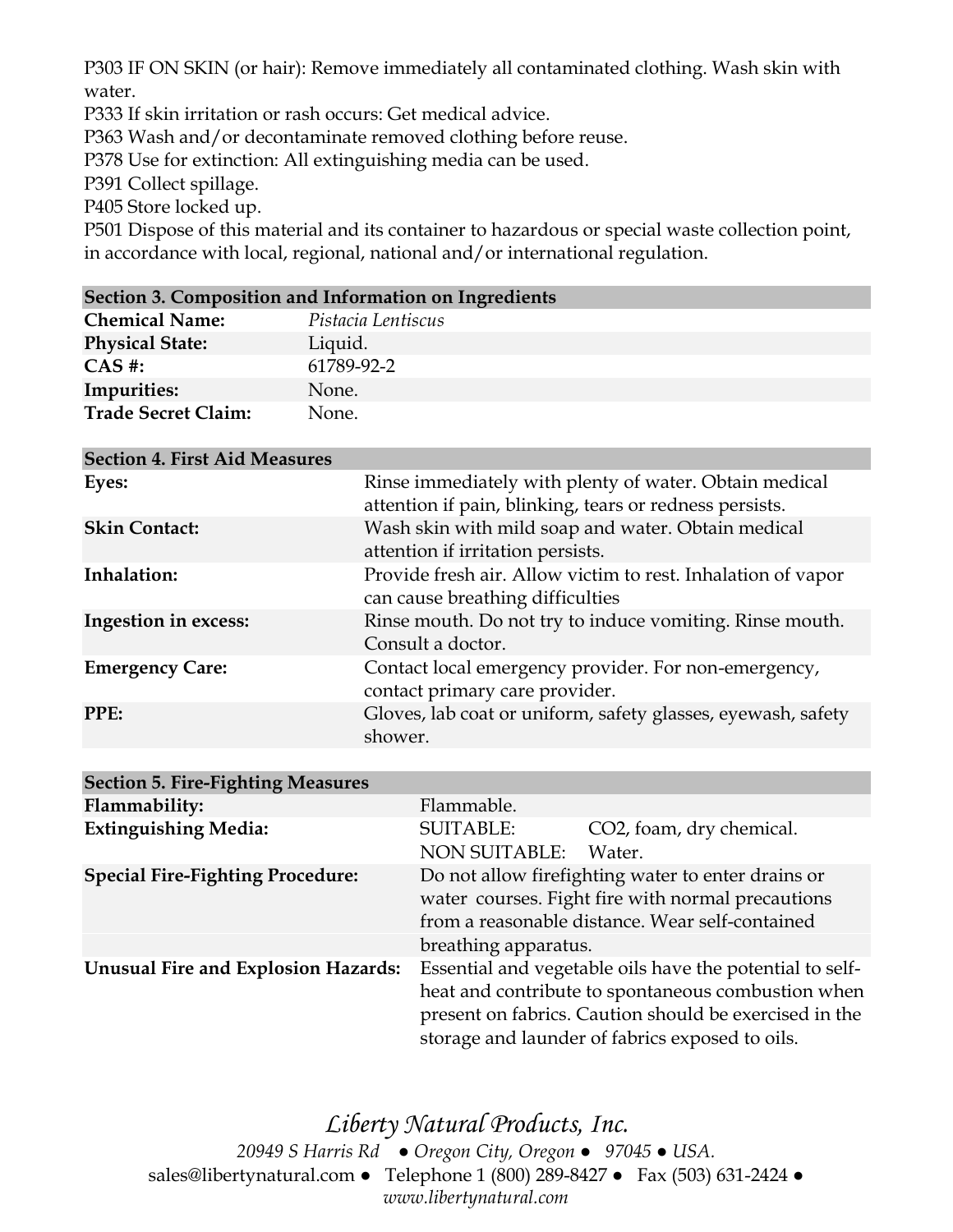**PPE and Precautions for Firefighters:** May produce toxic fumes of carbon monoxide if burning.

| <b>Section 6. Accidental Release Measures</b> |                                                                                                                                                                                         |  |
|-----------------------------------------------|-----------------------------------------------------------------------------------------------------------------------------------------------------------------------------------------|--|
| <b>Personal Precautions:</b>                  | Avoid all contact with eyes and mucous membranes by<br>wearing goggles, protective clothing, vapor respirator, boots,<br>gloves, and or self-contained breathing apparatus.             |  |
| <b>Environmental Precautions:</b>             | Keep away from drains, surface and ground water. Retain<br>contaminated washing water and dispose it.                                                                                   |  |
| Containment:                                  | Absorb with clay, sand, or other non-combustible material.<br>Prevent entry into waterways, sewers, and confined areas.                                                                 |  |
| Clean Up:                                     | Absorb with liquid-binding material (e.g. sand,<br>diatomaceous earth, acid- or universal binding agents). Place<br>in appropriate containers for disposal. Ventilate affected<br>area. |  |
|                                               |                                                                                                                                                                                         |  |
| <b>Section 7. Handling and Storage</b>        |                                                                                                                                                                                         |  |

| <b>Handling Precautions:</b> | Ensure prompt removal from eyes, skin and clothing. Wash hands      |
|------------------------------|---------------------------------------------------------------------|
|                              | and other exposed areas with mild soap and water before eating,     |
|                              | drinking or smoking and when leaving work. Ensure good              |
|                              | ventilation/exhaustion at the workplace. Keep container closed      |
|                              | after using.                                                        |
| <b>Storage Precautions:</b>  | Store in well-ventilated area and minimize dust and vapor. Keep     |
|                              | away from humidity. Store in intact tightly sealed container in dry |
|                              | cool temperatures away from direct sunlight.                        |
| Other:                       | See Section 8                                                       |

## **Section 8. Exposure Controls/Personal Protection**

| <b>Engineering Controls:</b>                    | Keep away from foodstuffs, beverages and feed. Avoid<br>contact with the eyes.                                                 |
|-------------------------------------------------|--------------------------------------------------------------------------------------------------------------------------------|
| <b>Respiratory Protection:</b>                  | Assure a good ventilation of work place. Use suitable<br>respiratory protective device in case of insufficient<br>ventilation. |
| <b>Hand Protection:</b>                         | Plastic or synthetic rubber impermeable gloves                                                                                 |
| <b>Eye Protection:</b>                          | Goggles give complete protection to eyes. Keep Eyewash                                                                         |
|                                                 | bottle with clean water handy.                                                                                                 |
| <b>Skin and Body Protection:</b>                | Clothes for chemical protection to avoid contact.                                                                              |
| Ingestion:                                      | Do not eat, drink or smoke while using.                                                                                        |
| <b>Industrial Hygiene:</b>                      | Both local exhaust and general room ventilation should be in<br>place.                                                         |
| <b>OSHA Permissible Exposure Limits (PELs):</b> | N/A                                                                                                                            |
| <b>ACGIH Threshold Limit Values:</b>            | N/A                                                                                                                            |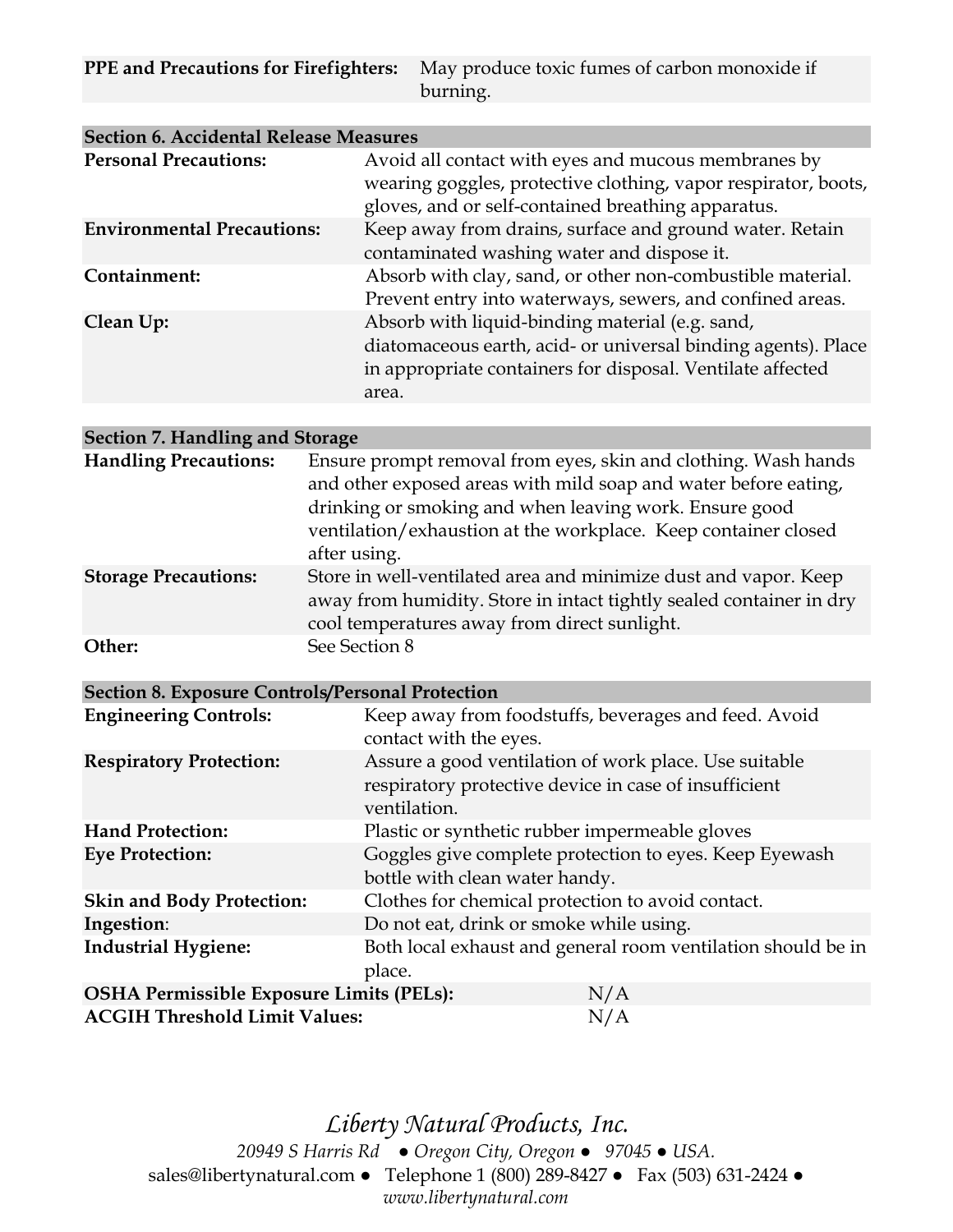| <b>Section 9. Physical and Chemical Properties</b> |                          |  |
|----------------------------------------------------|--------------------------|--|
| Appearance:                                        | Pale yellow-brown liquid |  |
| Upper/Lower Flammability: $N/A$                    |                          |  |
| Odor:                                              | Fresh herbaceous         |  |
| <b>Vapor Pressure:</b>                             | N/A                      |  |
| <b>Odor Threshold:</b>                             | N/A                      |  |
| <b>Vapor Density:</b>                              | N/A                      |  |
| pH:                                                | N/A                      |  |
| <b>Relative Density:</b>                           | $0.90 - 0.98$            |  |
| <b>Melting Point:</b>                              | N/A                      |  |
| <b>Freezing Point:</b>                             | N/A                      |  |
| Solubility:                                        | Insoluble                |  |
| Initial Boiling Point and Boiling Range: $N/A$     |                          |  |
| <b>Flash Point:</b>                                | 91.4°F / 33°C            |  |
| <b>Evaporation Rate:</b>                           | N/A                      |  |
| Flammability Category: N/A                         |                          |  |
| <b>Partition Coefficient:</b>                      | N/A                      |  |
| Auto-ignition Temperature: N/A                     |                          |  |
| Decomposition Temperature: N/A                     |                          |  |
| Viscosity:                                         | N/A                      |  |
| <b>Specific Gravity:</b>                           | N/A                      |  |

#### **Section 10. Stability and Reactivity**

| Stability:            | Stable under normal circumstances. Avoid heat and ignition |  |
|-----------------------|------------------------------------------------------------|--|
|                       | sources.                                                   |  |
| Avoid:                | Excessive heat.                                            |  |
| Incompatibility:      | Undetermined.                                              |  |
| Hazardous Byproducts: | None in normal conditions.                                 |  |
| Other:                | None                                                       |  |

## **Section 11. Toxicological Information**

| <b>Toxicological and Health Effects:</b> | Nontoxic at established levels. |
|------------------------------------------|---------------------------------|
| <b>Likely Routes of Exposure:</b>        | Eyes, nose, mouth, skin.        |
| <b>Signs and Symptoms of Exposure:</b>   | N/A                             |
| LD50 (median lethal dose:                | N/A                             |
| <b>Listed NTP Carcinogen:</b>            | Not available                   |
| <b>INGESTION:</b>                        | N/A                             |
|                                          |                                 |

| Section 12. Ecological Information |                                                  |
|------------------------------------|--------------------------------------------------|
| <b>TOXICITY:</b>                   | Toxic to aquatic life with long lasting effects. |
| PERSISTENCE / DEGRADABILITY:       | No information available.                        |
| <b>BIOACCUMULATION POTENTIAL:</b>  | May cause long-term adverse effects in the       |
|                                    | aquatic environment. Marine pollutant.           |

#### **RESULTS OF PBT AND vPvB**